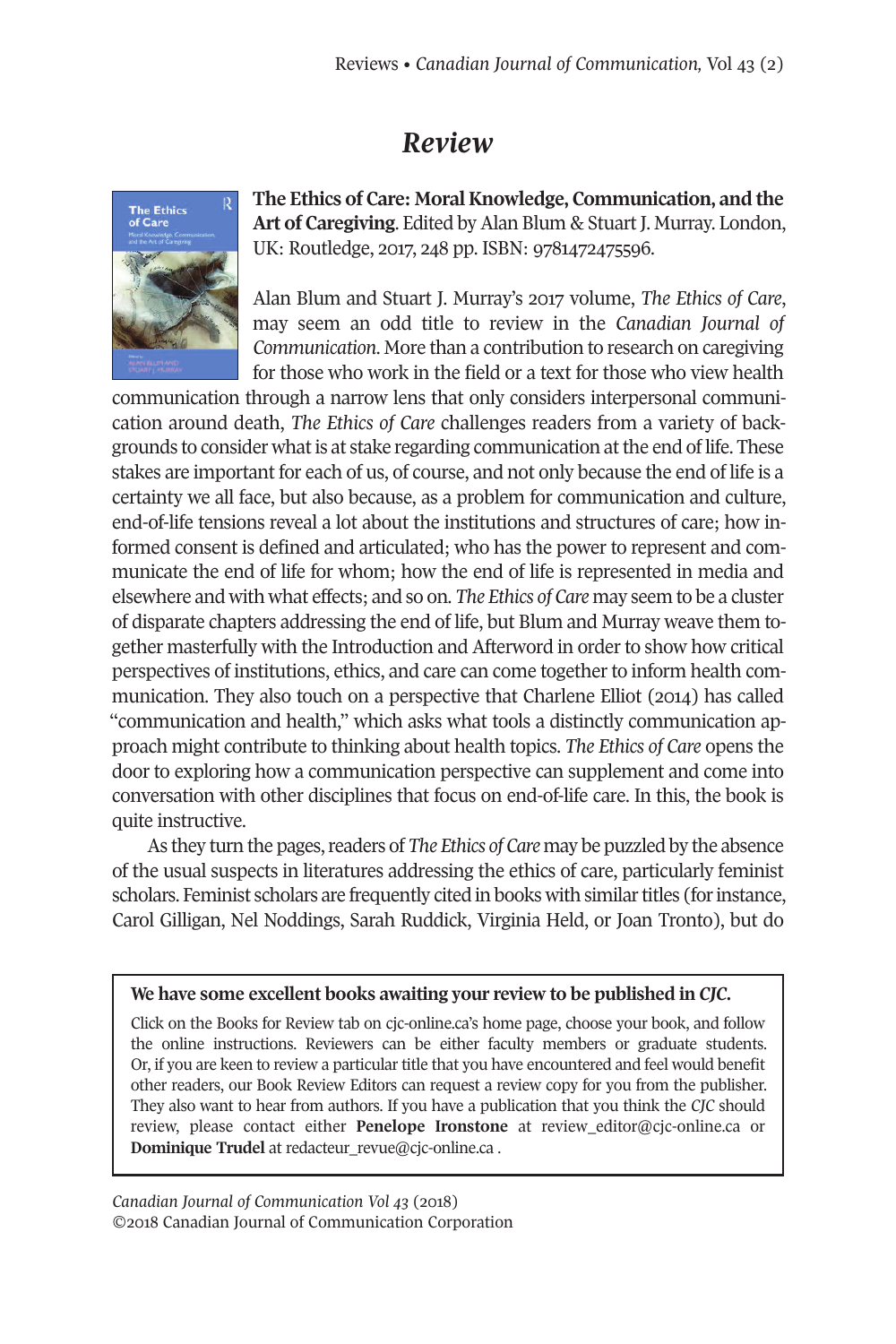not appear in this volume, excepting in Murray's Afterword. The absence of wellknown feministliterature, according to Murray, marks the book's departure from feminist care ethics toward "a more intersectorial perspective on the 'management' of care in context" (p. 228). For those interested in critical interdisciplinary bioethics, this departure is to be welcomed; the move away from conceptualizing care under a distinctive normative theory makes this book a unique addition to the growing body of literature on the ethics of care. It also marks an attempt to think the labour of care away from frameworks that might, albeit inadvertently, reproduce social assumptions that tie it to women.

The book has three parts, sandwiched by an Introduction and Afterword by the two editors. In all, eleven chapters are grouped around three themes: informed consent in end-of-life care, Indigenous rights and social justice in the postcolonial (Canadian) context, and case studies examining diverse realities and representations of care giving. Understandably, the contextual nature of this volume makes it difficult for the contributors to share a precise definition of care. Instead, in his Introduction, Alan Blum lists the myriad forms care can take—as a notion, social phenomenon, gift, debt, practice, value, relationship, and profitable art, for example—and encourages readers to consider how neoliberalism frames care as "a requirement with no escape" (p. 13). The blistering critique of neoliberalism, and its pervasive influence on even the endof-life experience, serves as a motif throughout this book.

Part I features three essays on the topic of informed consent at the end of life. While the concept of informed consent in postwar Western bioethics stemmed from medicine's devotion to redress the powerimbalance between physicians and patients, when applied to end-of-life care, informed consent often appoints clinicians as the final arbiters, a reality that is not without its problems. The three chapters, especially Chapter 1 and 3, provide rich descriptions of how the legal discourse of informed consent represents physicians as heroic protagonists defending patients' autonomy against their naïve and irrational family (antagonists). The authors of these chapters quite correctly argue that institutionalized form of care tends to disregard the intersubjectivity inherent to (end-of-life) care. However, they seemingly presuppose that healthcare providers are homogeneous conveyers of automated intervention—or "anonymous technology" (p. 14) in Blum's words—while paying little attention to the individual dispositions, experiences, and roles in interdisciplinary care teams. Recent family-centred care initiatives have led to the greater involvement of families in medical decision-making to respect family values and beliefs (Sedig, 2016), a development that may work toward remedying certain imbalances. With the increasing number of stakeholders involved in end-of-life care, the question of who has the right to advocate on a patient's behalf is becoming much more complex. Though it is beyond the scope of these chapters, a more nuanced critical analysis, geared specifically to the role of diverse healthcare providers and patients' family members in end-of-life care, would add a richer picture to the informed consent debates as they relate to concerns of health communication.

The chapters in Part II shed light on colonialist assumptions embedded in contemporary healthcare in the Canadian context. Of particular interest is Chapter 4, in which Murray and Tad Lemieux explore the widely mediatized dispute over the "un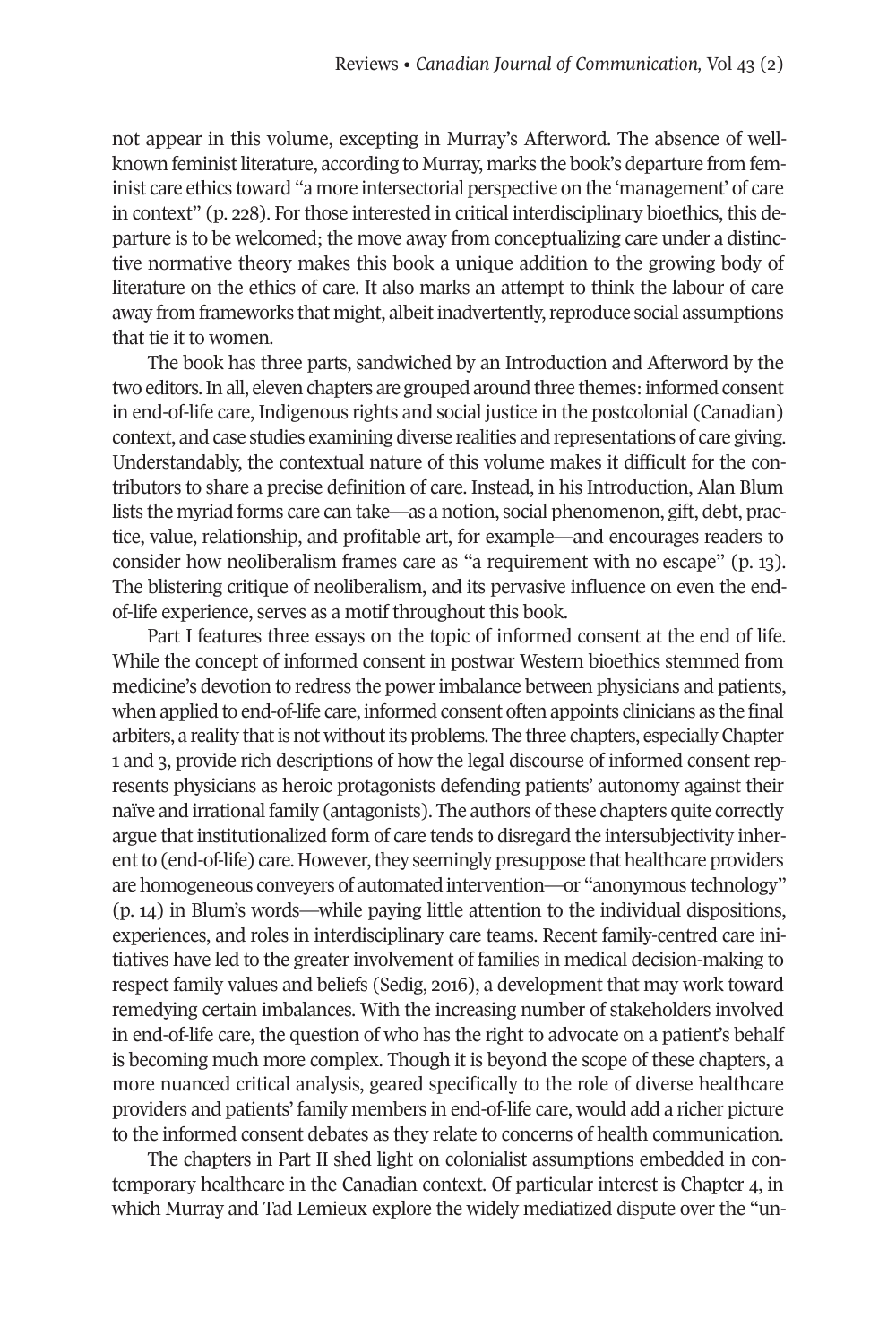timely" death of an 11-year-old First Nation girl from Ontario. Through a lens of elegiac ethics, Murray and Lemieux read the girl's decision to withdraw from chemotherapy treatments as a counter-hegemonic action against the colonizing forces of biomedicine. Although such an argument, as the authors rightly admit, is prone to the charge of neoprimitivist sentimentalism, it is nonetheless a necessary step toward the postcolonial reconciliation of Western bioethics filled with hegemonic assumptions of what constitutes a "good" life and death. In alignment with a recent call for Indigenous bioethics (Kotalik & Martin, 2016), Part II serves a timely reminder that ethics currently practiced in healthcare is a product of dominant culture and ideology and may often be incompatible with cultural and bodily practices outside of it. Unfortunately, the second selection (Chapter 5) seems to be out of place in this collection. Although it is insightful to read about the lessons a university researcher has learned from her long-term collaboration with urban Indigenous peoples, the essay fails to critically address tacit assumptions about Indigenous community partners, what constitutes thriving for them, as well as the ethical and social justice issues pertinent to a university-community collaboration. Clearly, more discussion is needed about how the ethics of care framework can inform research ethics.

The final section of the book consists of five essays that problematize particular social contexts of caregiving and the mannerin which these contexts normalize hegemonic discourses and practices. It is here that the one can most clearly see the contribution this text makes to a "communication and health" perspective (Elliot, 2014) that critically examines discourses underlying and informing health. What these chapters share in common is a critique of the neoliberal tendency to transfer the social, ethical, and political burden of care onto the individuals under the dicta of self-care and empowerment. For example, Deborah Lynn Steinberg (Chapter 8) examines the rhetorical contexts of the "war on cancer," in which a patient is constructed as a heroic warrior interpellated into duties of self-care and edification, through a discourse analysis of renowned Memorial Sloan Kettering Cancer Centre's marketing campaign. In Chapter 11, Han Zhang delineates how the traditional Confucian value of filial piety is re-appropriated and spurred by the Chinese government as "the best antidote" (p. 211) for reducing the burden of elder care, while forcing Chinese seniors to feel guilty for being a burden upon their family. Carlos Neves (Chapter 10) presents an insightful critique of Solution-Focused Brief Therapy (SFBT), an increasingly prevalent therapy model designed to offer cost- and time-effective mental health interventions. In poignantly criticizing SFBT's neoliberal assumption that people should use their strengths to build their wished-for future on their own, Neves contends that SFBT may suppress the opportunity for patients to articulate their inner pain by trivializing subjective suffering as uninteresting and a waste of time.

Overall, approaching care from diverse disciplinary and philosophical perspectives, *The Ethics of Care* provides readers with a contemporary and comprehensive introduction to the emerging interdisciplinary care ethics. The diverse cases presented in the chapters offerinvaluable resources for communication researchers exploring the symbolic, corporeal and material contours of caregiving. Students of bioethics, the sociology of medicine, media studies, communication and cultural studies of health, and